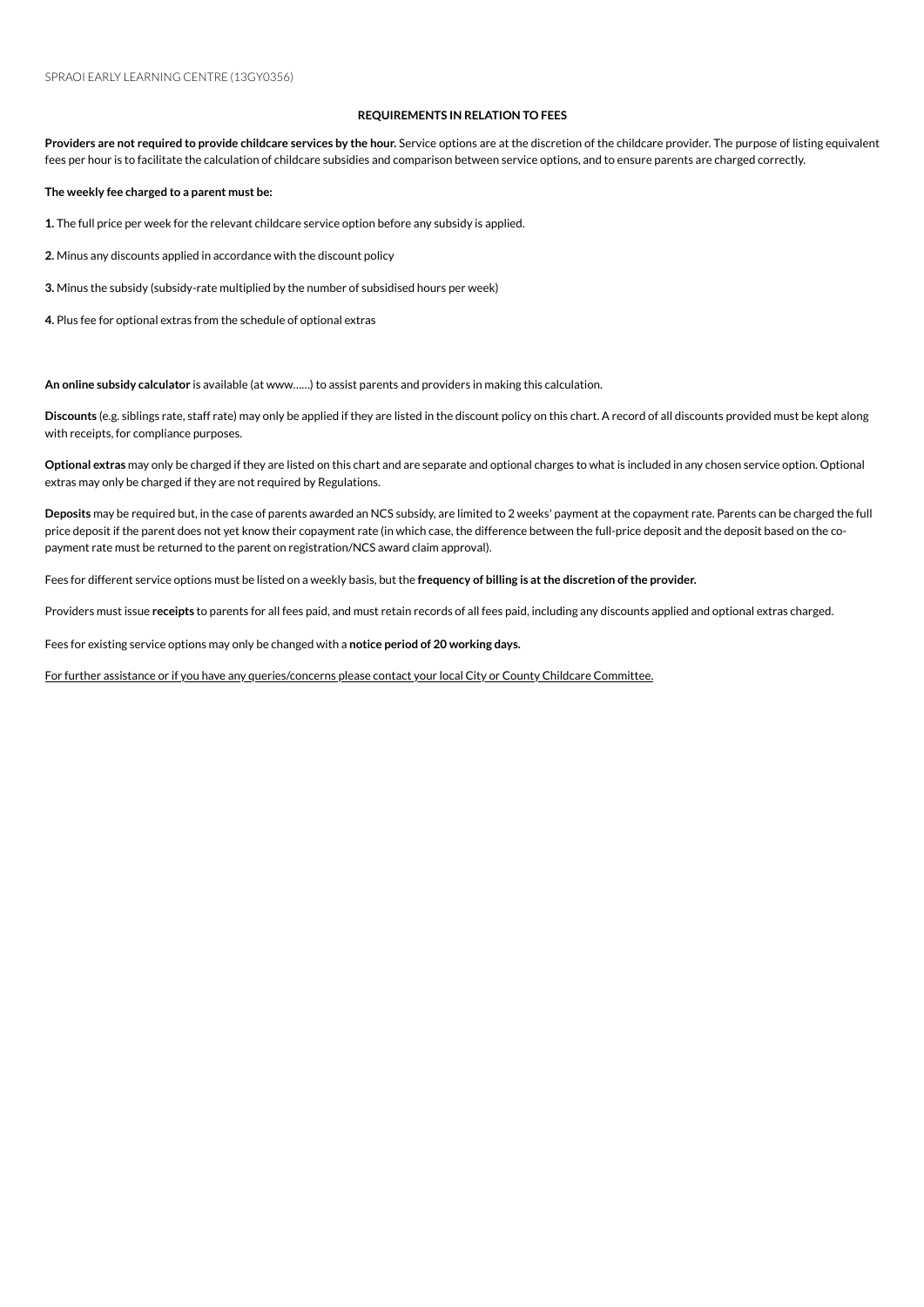| <b>Session Type Name</b> | Age<br>Range     | <b>ECCE</b><br>Available? | Meals Included                                                                                     | <b>Additional Info</b>                                                                        | Days<br>per<br>week | <b>Hours</b><br>per<br>week | <b>Full</b><br>price<br>per<br>week | <b>Effective</b><br>From $\triangle$ |
|--------------------------|------------------|---------------------------|----------------------------------------------------------------------------------------------------|-----------------------------------------------------------------------------------------------|---------------------|-----------------------------|-------------------------------------|--------------------------------------|
| Full Day Care x 5 days   | $0 - 6$<br>years | Yes                       | breakfast, dinner and<br>evening tea                                                               | parents provide snacks                                                                        | 5                   | 50                          | €187.50                             | 31/08/2020                           |
| Full Day Care x 4 days   | $0 - 6$<br>years | Yes                       | breakfast, dinner and<br>evening tea                                                               | parents provide snacks                                                                        | $\overline{4}$      | 40                          | €160.00                             | 31/08/2020                           |
| Full day care x 3 days   | $0-6$<br>years   | Yes                       | breakfast, dinner and<br>evening tea                                                               | parents provide own<br>snack                                                                  | 3                   | 30                          | €123.00                             | 31/08/2020                           |
| Full Day Care x 2 days   | $0 - 6$<br>years | Yes                       | breakfast, dinner and<br>evening tea                                                               | parents provide snacks                                                                        | $\overline{2}$      | 20                          | €84.00                              | 31/08/2020                           |
| Ecce plus 1 hour         | $0 - 6$<br>years | Yes                       | <b>DINNER</b>                                                                                      | Parents provide own<br>snack                                                                  | 5                   | 5                           | €50.00                              | 31/08/2020                           |
| ecce                     | $0 - 6$<br>years | Yes                       | <b>NONE</b>                                                                                        | Parents provide own<br>snacks                                                                 | 5                   | 15                          | €100.00                             | 31/08/2020                           |
| Half day                 | $0 - 6$          | Yes                       | breakfast and dinner (am)<br>evening tea (pm)                                                      | parents provide own<br>snack                                                                  | 5                   | 25                          | €125.00                             | 31/08/2020                           |
| Sessional Day Care       | $0 - 5$          | Yes                       | None                                                                                               | Parents provide snack                                                                         | 5                   | 15                          | €90.00                              | 19/08/2019                           |
| <b>Full Day Care</b>     | $0 - 5$          | No                        | Breakfast, Dinner &<br>Afternoon Tea                                                               | Parents provide morning<br>and evening snacks                                                 | 5                   | 58                          | €177.50                             | 19/08/2019                           |
| Part Day Care            | $0 - 5$          | Yes                       | <b>Breakfast and Dinner-</b><br>Morning Part Day Care<br>Afternoon Tea-<br>Afternoon Part Day Care | Max hours of attendance<br>per day is 5 Morning 7am<br>to 1.30pm Evening<br>1.30pm and 6.30pm | 5                   | 25                          | €110.00                             | 19/08/2019                           |
| Pre-School Plus 1 hour   | $0 - 5$          | <b>No</b>                 | Dinner                                                                                             |                                                                                               | 5                   | 5                           | €35.00                              | 19/08/2019                           |

or part thereof